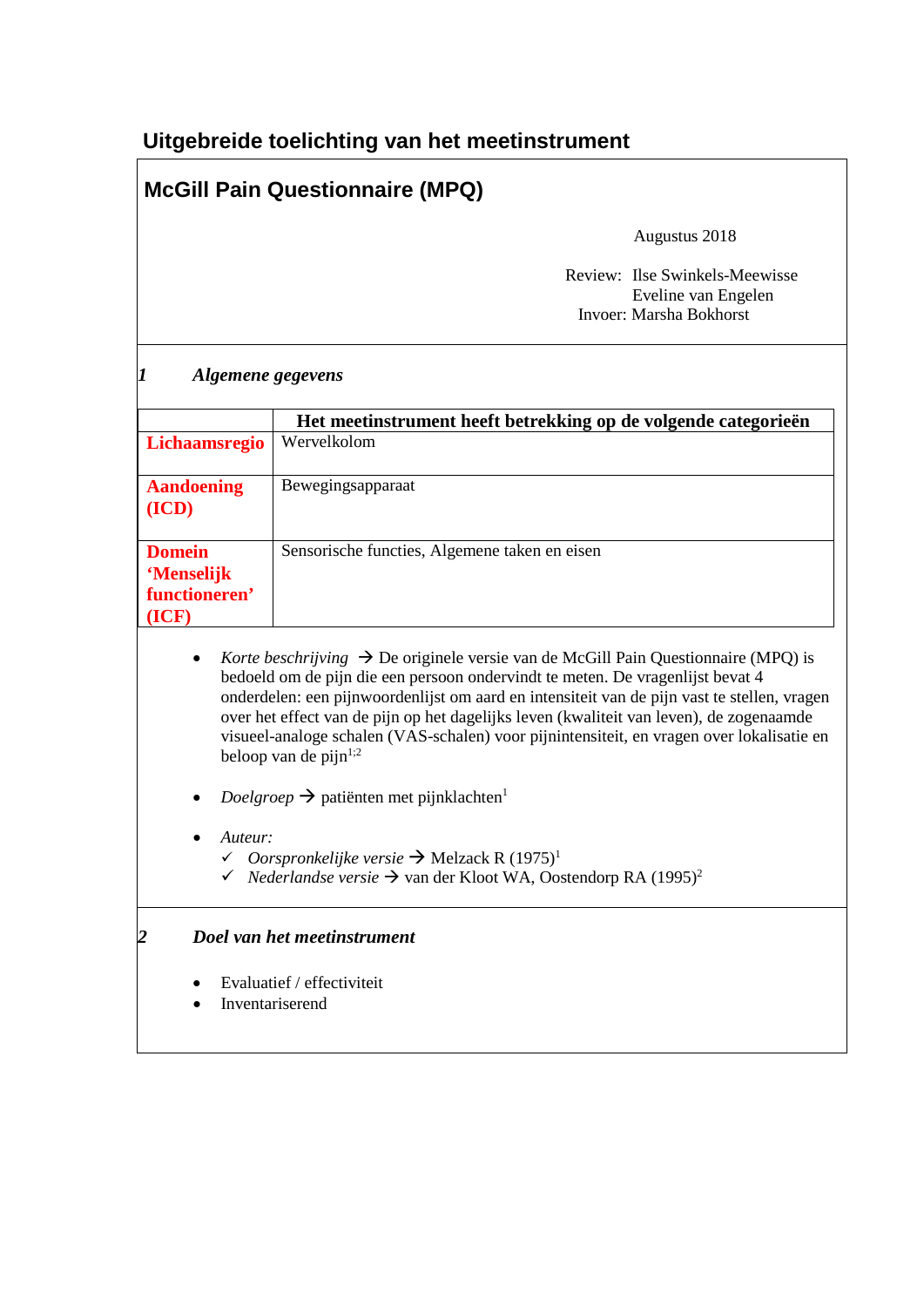| 3 | Soort / vorm van het meetinstrument                                                                                                                                                                                                                                                                                                                                                                                                                                                                                                                                                                                                                                                                                                                                                                                                                                                                                                                                                                                                                                                                                                                                                                                                                                                                                                                                                                                                                                                                                                                                                                                      |
|---|--------------------------------------------------------------------------------------------------------------------------------------------------------------------------------------------------------------------------------------------------------------------------------------------------------------------------------------------------------------------------------------------------------------------------------------------------------------------------------------------------------------------------------------------------------------------------------------------------------------------------------------------------------------------------------------------------------------------------------------------------------------------------------------------------------------------------------------------------------------------------------------------------------------------------------------------------------------------------------------------------------------------------------------------------------------------------------------------------------------------------------------------------------------------------------------------------------------------------------------------------------------------------------------------------------------------------------------------------------------------------------------------------------------------------------------------------------------------------------------------------------------------------------------------------------------------------------------------------------------------------|
|   | Vragenlijst<br>$Opbouw \rightarrow MPQ-DLV$ : 20 groepjes pijnwoorden: 12 'sensorische' en 5 'affectieve'<br>woordgroepjes, elk met 3 adjectieven; verder 3 'evaluatieve' woordgroepjes<br>met 4 adjectieven. Naast deze pijnwoorden bevat de MPQ-DLV 22 vragen<br>over ADL. <sup>1</sup><br>$\rightarrow$ Short-form MPQ: totaal 15 'sensorische' en 'affectieve' adjectieven<br><i>Invulinstructie</i> $\rightarrow$ vragenlijst in te vullen door de patiënt<br><i>Meetniveau</i> $\rightarrow$ per item: wijze score short-form $(0-3)^3$<br>wijze score originele versie $(1-6)^2$<br>meetniveau ordinaal, nominaal<br><i>Meetniveau</i> $\rightarrow$ totaalscore: bereik (0 -78); meetniveau ordinaal, nominaal <sup>1,2</sup>                                                                                                                                                                                                                                                                                                                                                                                                                                                                                                                                                                                                                                                                                                                                                                                                                                                                                    |
| 4 | Verkrijgbaarheid                                                                                                                                                                                                                                                                                                                                                                                                                                                                                                                                                                                                                                                                                                                                                                                                                                                                                                                                                                                                                                                                                                                                                                                                                                                                                                                                                                                                                                                                                                                                                                                                         |
|   | Opvraagbaar bij $\rightarrow$ Nederlandse versie: www.meetinstrumentenzorg.nl<br>Geschatte koste $\rightarrow$ gratis te downloaden<br>Copyright $\rightarrow$ ja                                                                                                                                                                                                                                                                                                                                                                                                                                                                                                                                                                                                                                                                                                                                                                                                                                                                                                                                                                                                                                                                                                                                                                                                                                                                                                                                                                                                                                                        |
| 5 | Methodologische kwaliteit                                                                                                                                                                                                                                                                                                                                                                                                                                                                                                                                                                                                                                                                                                                                                                                                                                                                                                                                                                                                                                                                                                                                                                                                                                                                                                                                                                                                                                                                                                                                                                                                |
|   | Gegevens over de methodologische kwaliteit staan o.a. in de volgende reviews:                                                                                                                                                                                                                                                                                                                                                                                                                                                                                                                                                                                                                                                                                                                                                                                                                                                                                                                                                                                                                                                                                                                                                                                                                                                                                                                                                                                                                                                                                                                                            |
|   | Main CJ. Pain assessment in context: a state of the science review of the McGill pain<br>$\overline{a}$<br>questionnaire 40 years on. 2016 <sup>4</sup><br>Mehta P, Claydon LS, Hendrick P, Cook C, Baxter DG. Pain and physical functioning in<br>$\qquad \qquad \blacksquare$<br>neuropathic pain: a systematic review of psychometric properties of various outcome<br>measures. 2016 <sup>5</sup><br>Thoomes-de Graaf M, Scholten-Peeters GG, Schellingerhout JM, Bourne AM, Buchbinder<br>R, Koehorst M, Terwee CB, Verhagen AP. Evaluation of measurement properties of self-<br>administered PROMs aimed at patients with non-specific shoulder pain and "activity<br>limitations": a systematic review. 2016 <sup>6</sup><br>Schellingerhout JM, Heymans MW, Verhagen AP, de Vet HC, Koes BW, Terwee CB.<br>$\overline{\phantom{0}}$<br>Measurement properties of translated versions of neck-specific questionnaires: a<br>systematic review. 2011 <sup>7</sup><br>Palfreyman SJ, Tod AM, Brazier JE, Michaels JA. A systematic review of health-related<br>$\qquad \qquad \blacksquare$<br>quality of life instruments used for people with venous ulcers: an assessment of their<br>suitability and psychometric properties. 2010 <sup>8</sup><br>Chen CX, Kwekkeboom KL, Ward SE. Self-report pain and symptom measures for<br>$\overline{\phantom{0}}$<br>primary dysmenorrhea: A critical review. 2015 <sup>9</sup><br>Ngamkhan S, Vincent C, Finnegam L, Holden JE, Wang ZJ, Wilkie DJ. The McGill Pain<br>-<br>Questionnaire as a multidimensional measure in people with cancer: an integrative review. |
|   | $2012^{10}$<br>Hawker GA, Mian S, Kendzerska T, French M. Measures of adult pain. 2011 <sup>11</sup><br>$\overline{\phantom{0}}$                                                                                                                                                                                                                                                                                                                                                                                                                                                                                                                                                                                                                                                                                                                                                                                                                                                                                                                                                                                                                                                                                                                                                                                                                                                                                                                                                                                                                                                                                         |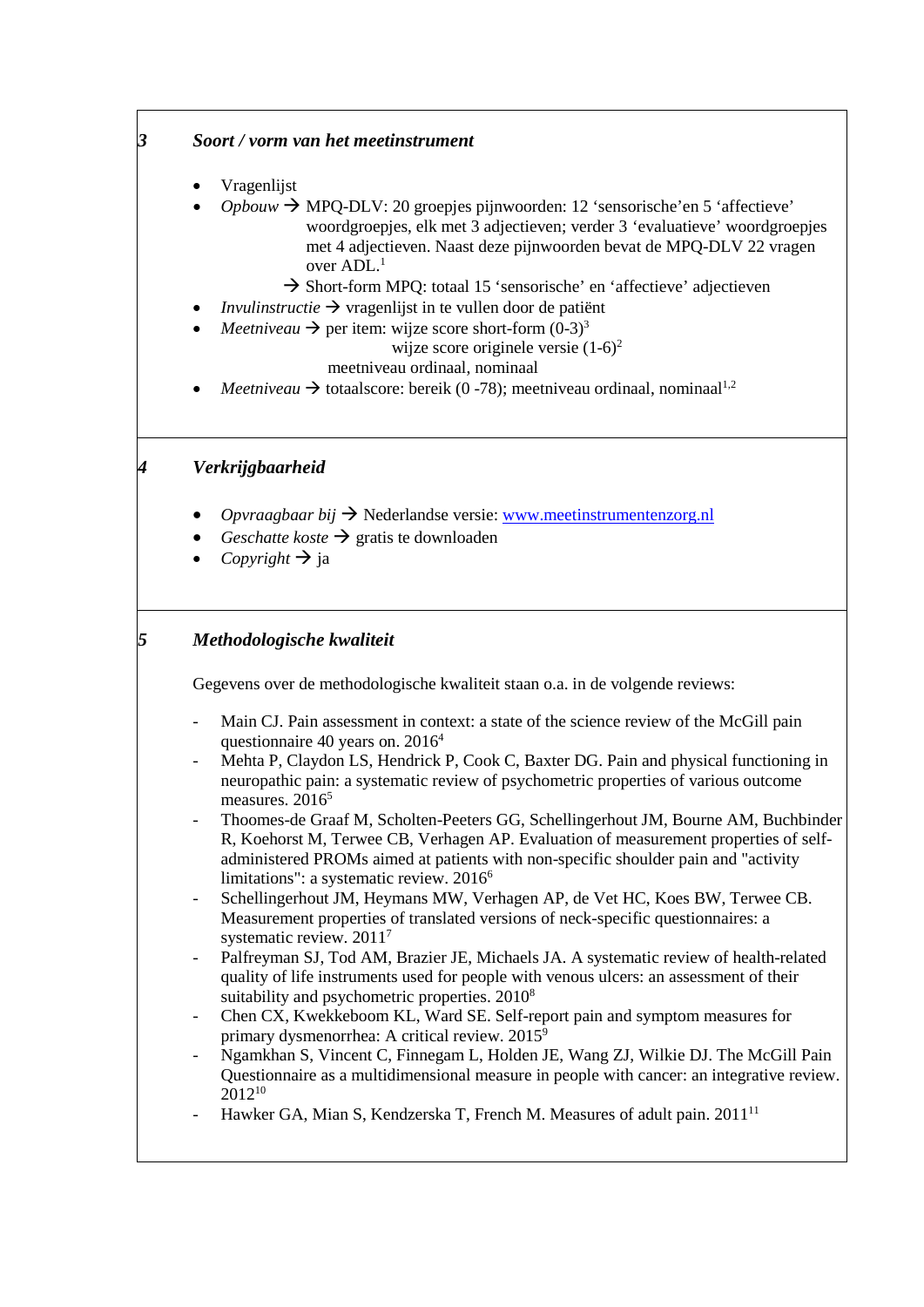# *6 Hanteerbaarheid / feasibility*

- $Taal \rightarrow$  origineel Engels, vertaling in het Nederlands
- *Benodigdheden*  $\rightarrow$  invulformulier
- *Randvoorwaarden* → persoon moet alleen de vragen invullen
- *Benodigde tijd*  $\rightarrow$  ongeveer 15 tot 20 minuten<sup>1</sup>
- *Gebruikershandleiding*  ja, zi[e https://www.leidenuniv.nl/fsw/mtlab/wvdk/MPQ-](https://www.leidenuniv.nl/fsw/mtlab/wvdk/MPQ-DLV_handleiding.pdf)[DLV\\_handleiding.pdf](https://www.leidenuniv.nl/fsw/mtlab/wvdk/MPQ-DLV_handleiding.pdf)<sup>15</sup>

#### *7 Normgegevens*

# *8 Overige gegevens*

• Van dit meetinstrument is tevens een verkorte versie ontwikkeld, de SF-MPQ.<sup>12</sup> Zie voor verdere informatie het artikel van Strand LI. De verkorte versie is in 2009 aangepast (SF-MPQ-2). Zie voor verdere informatie de artikelen van Dworkin  $RH^{14}$  en Lovejoy  $TI^{13}$ .

# *9 Literatuurlijst*

- 1. Melzack R. The McGill Pain Questionnaire: major properties and scoring methods. Pain. 1975;1(3):277-299.
- 2. van der Kloot WA, Oostendorp RA, van der MJ, van den HJ. De Nederlandse versie van de 'McGill pain questionnaire' : een betrouwbare pijnvragenlijst. Nederlands Tijdschrift voor Geneeskunde. 1995;139(13):669-673.
- 3. Grafton KV, Foster NE, Wright CC. Test-retest reliability of the Short-Form McGill Pain Questionnaire: assessment of intraclass correlation coefficients and limits of agreement in patients with osteoarthritis. Clinical Journal of Pain. 2005;21(1):73-82.
- 4. Main CJ. Pain assessment in context: a state of the science review of the McGill pain questionnaire 40 years on. Pain. 2016;157(7):1387-1399.
- 5. Mehta P, Claydon L, Hendrick P, Cook C, Baxter DG. Pain and physical functioning in neuropathic pain: a systematic review of psychometric properties of various outcome measures. Pain Practice. 2016;16(4):495-508.
- 6. Thoomes-de GM, Scholten-Peeters GG, Schellingerhout JM, et al. Evaluation of measurement properties of self-administered PROMs aimed at patients with non-specific shoulder pain and "activity limitations": a systematic review. Quality of Life Research. 2016;25(9):2141-2160.
- 7. Schellingerhout JM, Heymans MW, Verhagen AP, et al. Measurement properties of translated versions of neck-specific questionnaires: a systematic review. BMC Medical Research Methodology. 2011;11:87.
- 8. Palfreyman SJ, Tod AM, Brazier JE, Michaels JA. A systematic review of health-related quality of life instruments used for people with venous ulcers: an assessment of their suitability and psychometric properties. Journal Clinical Nursing. 2010;19(19-20):2673-2703.